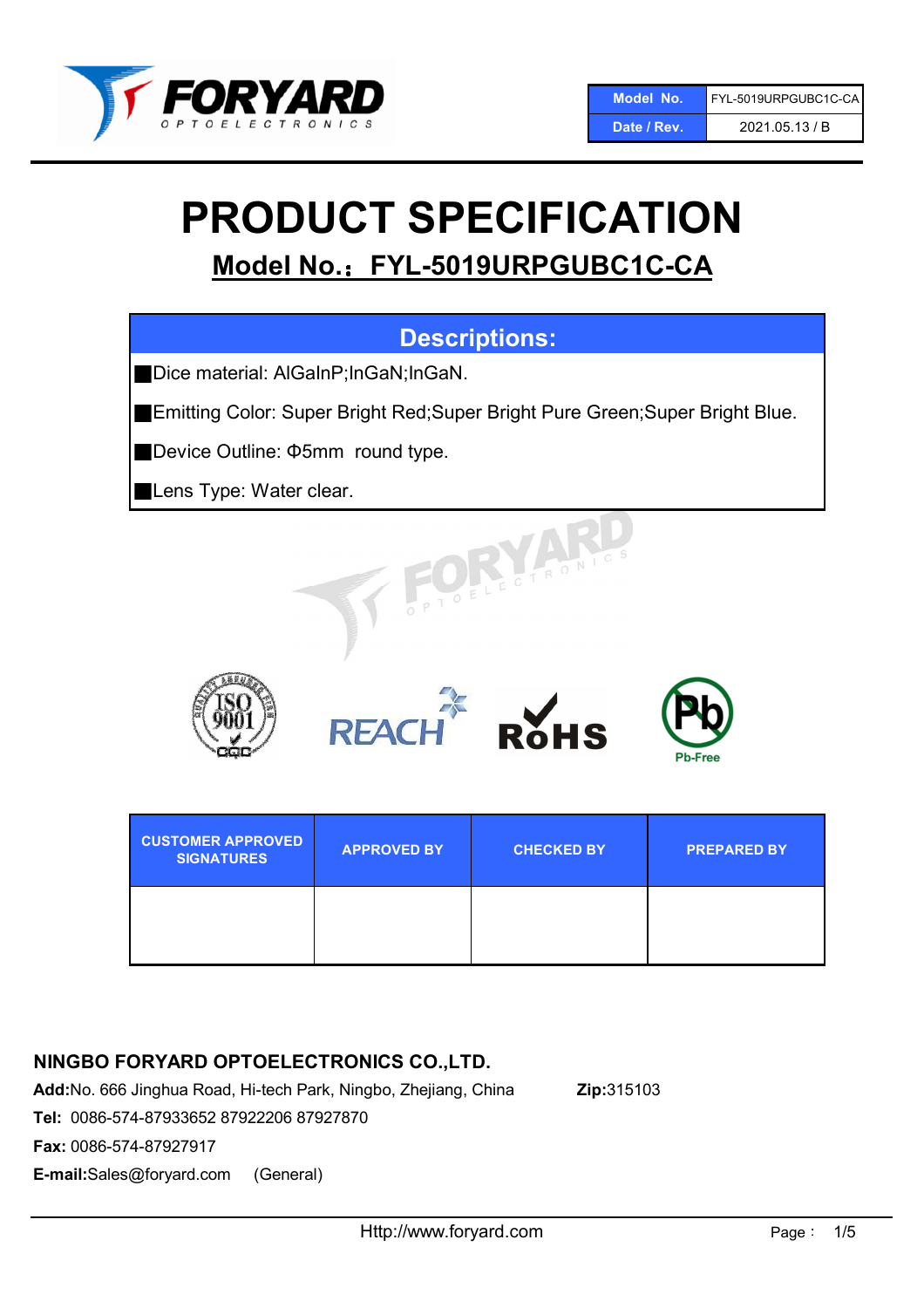

| Model No.   | FYL-5019URPGUBC1C-CA |
|-------------|----------------------|
| Date / Rev. | 2021.05.13 / B       |

#### ■ Features

- 1.Low power consumption.
- 2.High efficiency.
- 3.General purpose leads.
- 4.High intensity.
- 5.RoHs compliant.
- Package configuration



#### Notes:

- 1. All dimensions are millimeters (inches)
- 2. Tolerance is ±0.25mm(.010") unless otherwise noted.
- 3. The specifications, characteristics and technical data described in the datasheet are subject to change without prior notice.
- 4.The drawing is different from the actual one, please refer to the sample.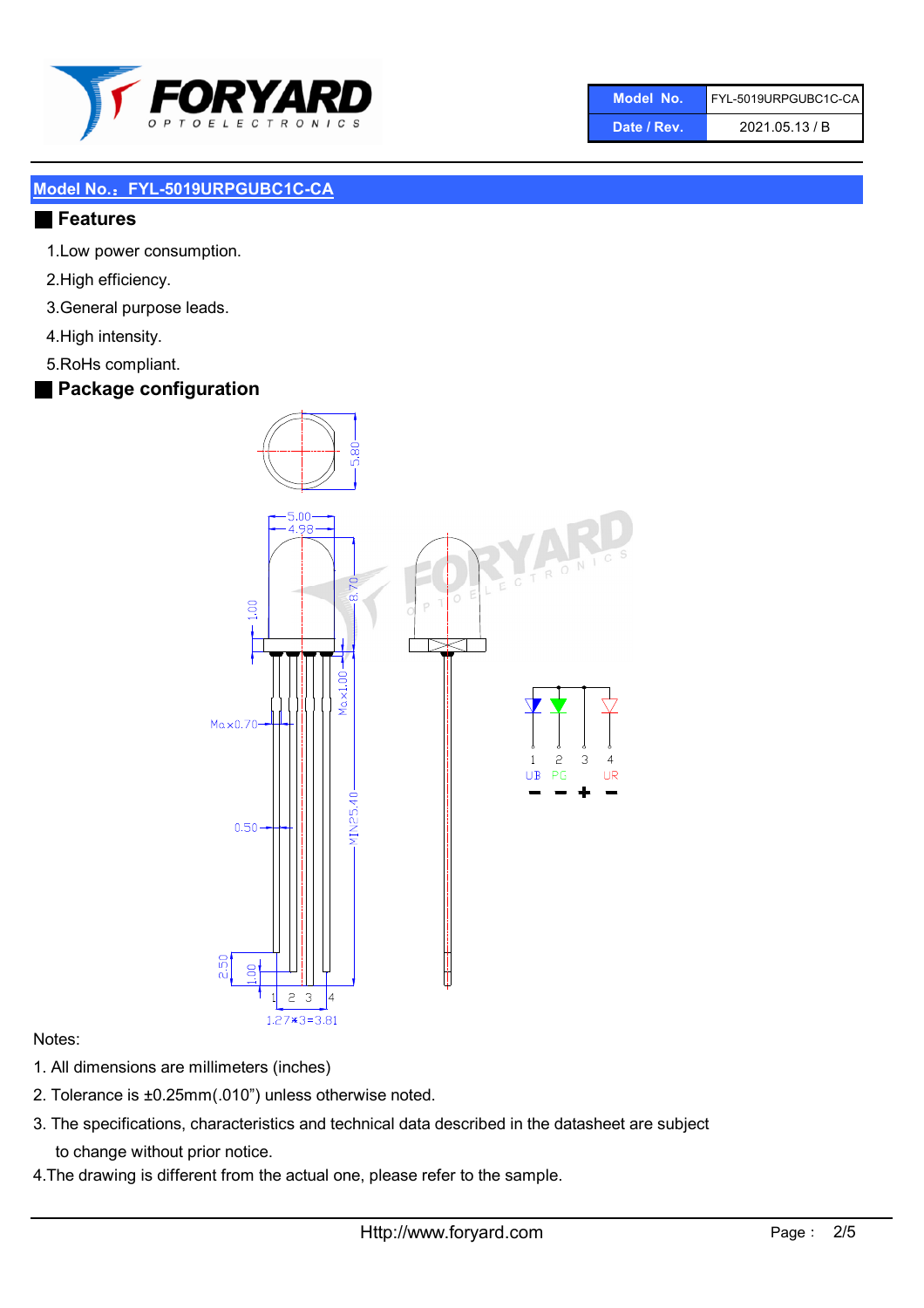

| Model No.   | FYL-5019URPGUBC1C-CA |
|-------------|----------------------|
| Date / Rev. | 2021.05.13 / B       |

# ■ Absolute Maximun Ratings(Ta=25°C)

| Parameter                                                                      |                                   | MAX. | <b>Unit</b>                        |    |
|--------------------------------------------------------------------------------|-----------------------------------|------|------------------------------------|----|
|                                                                                |                                   | PG   | <b>UB</b>                          |    |
| <b>Power Dissipation</b>                                                       | 75                                | 100  | 100                                | mW |
| Peak Forward Current (1/10 Duty Cycle, 0.1ms Pulse Width)<br>100<br>100<br>100 |                                   | mA   |                                    |    |
| Continuous Forward Current                                                     |                                   | 30   | 30                                 | mA |
| Derating Linear From 50°C                                                      | 0.4                               |      | $mA$ <sup><math>\circ</math></sup> |    |
| <b>Reverse Voltage</b>                                                         | 5<br>v                            |      |                                    |    |
| <b>Operating Temperature Range</b><br>-40 $\degree$ C to +85 $\degree$ C       |                                   |      |                                    |    |
| Storage Temperature Range<br>-40 $\degree$ C to +100 $\degree$ C               |                                   |      |                                    |    |
| Lead Soldering Temperature[4mm(.157") From Body]                               | $260^\circ\text{C}$ for 5 Seconds |      |                                    |    |

# ■ Typical Electrical &Optical Charcteristics(Ta=25°C)

| Parameter                       | Symbol              | Colour                           | Min.  | Typ. | Max.  | <b>Unit</b> | <b>Test</b><br>Condition |
|---------------------------------|---------------------|----------------------------------|-------|------|-------|-------------|--------------------------|
|                                 | $I_V$               | $\overline{\text{CUR}}$<br>$P$ T | $---$ | 3000 | ---   | mcd         |                          |
| Luminous Intensity              |                     | PG                               |       | 8000 |       |             |                          |
|                                 |                     | <b>UB</b>                        | $---$ | 1500 | ---   |             |                          |
|                                 |                     | <b>UR</b>                        | ---   | 45   | ---   | Deg         |                          |
| <b>Viewing Angle</b>            | $2\theta_{1/2}$     | PG                               |       | 45   |       |             |                          |
|                                 |                     | <b>UB</b>                        | $---$ | 45   | $- -$ |             |                          |
|                                 |                     | <b>UR</b>                        | 625   | 630  | 635   | nm          |                          |
| <b>Peak Emission Wavelength</b> | λp                  | PG                               | 515   | 520  | 525   |             | $IF=20mA$                |
|                                 |                     | <b>UB</b>                        | 460   | 465  | 470   |             |                          |
| <b>Dominant Wavelength</b>      | λd                  | <b>UR</b>                        | 620   | 625  | 635   | nm          |                          |
|                                 |                     | PG                               | 520   | 525  | 530   |             |                          |
|                                 |                     | <b>UB</b>                        | 465   | 470  | 475   |             |                          |
|                                 |                     | <b>UR</b>                        | 15    | 20   | 25    |             |                          |
| <b>Spectral Line Half-Width</b> | $\triangle \lambda$ | PG                               | 30    | 35   | 40    | nm          |                          |
|                                 |                     | <b>UB</b>                        | 20    | 25   | 30    |             |                          |
| <b>Forward Voltage</b>          |                     | <b>UR</b>                        | 1.8   | 2.1  | 2.6   |             |                          |
|                                 | $V_F$               | PG                               | 2.6   | 3.0  | 3.6   | $\vee$      |                          |
|                                 |                     | <b>UB</b>                        | 2.6   | 3.0  | 3.6   |             |                          |
| <b>Reverse Current</b>          | $I_R$               |                                  | ---   | ---  | 10    | μA          | $VR=5V$                  |

#### Note:

1.Luminous Intensity is based on the Foryard standards.

2.Pay attention about static for InGaN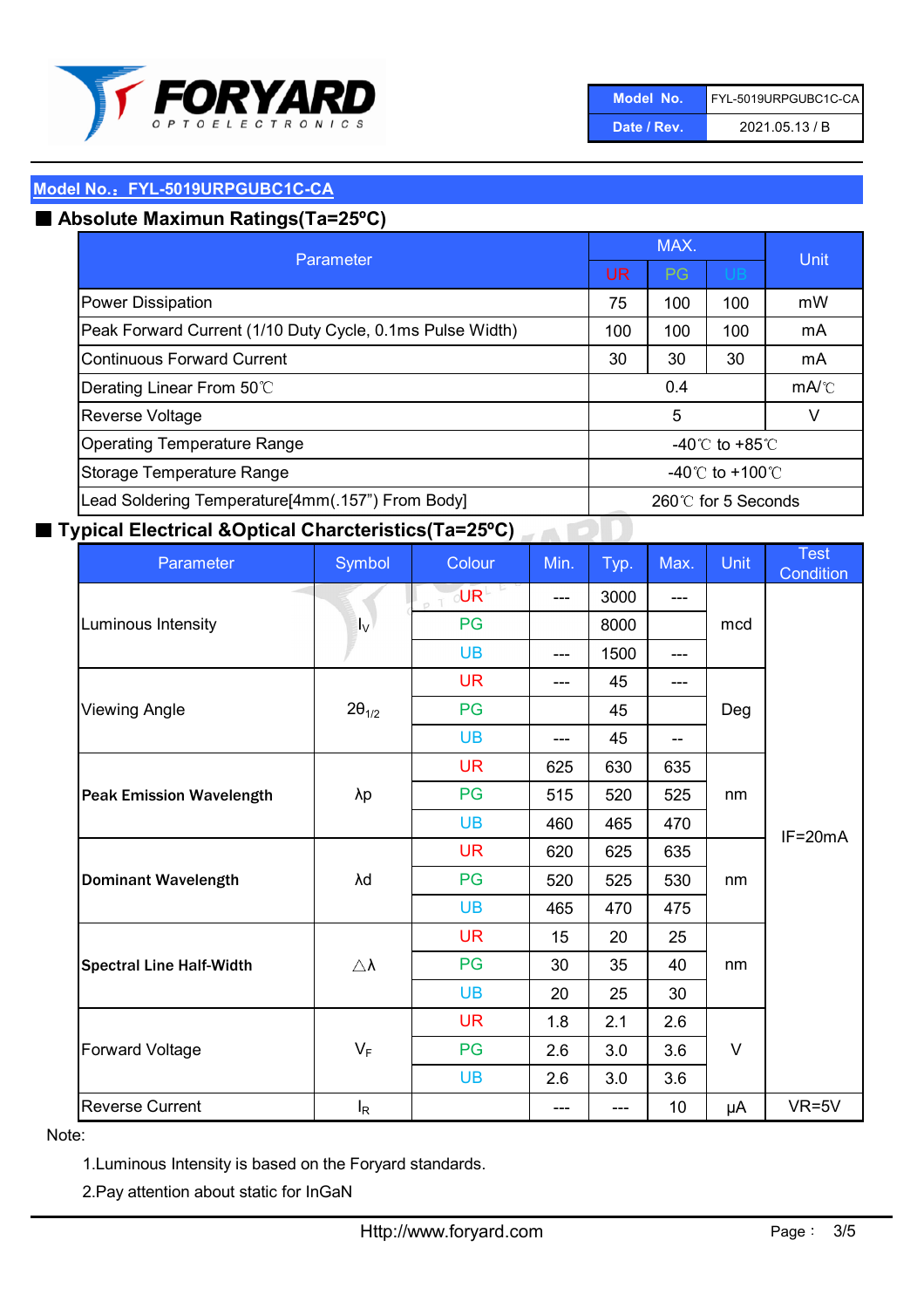

| Model No.   | FYL-5019URPGUBC1C-CA |
|-------------|----------------------|
| Date / Rev. | 2021.05.13 / B       |

# ■ Typical Eletrical/Optical Characteristics Curves(Ta=25°C Unless Otherwise Noted)



■ Radiation pattern